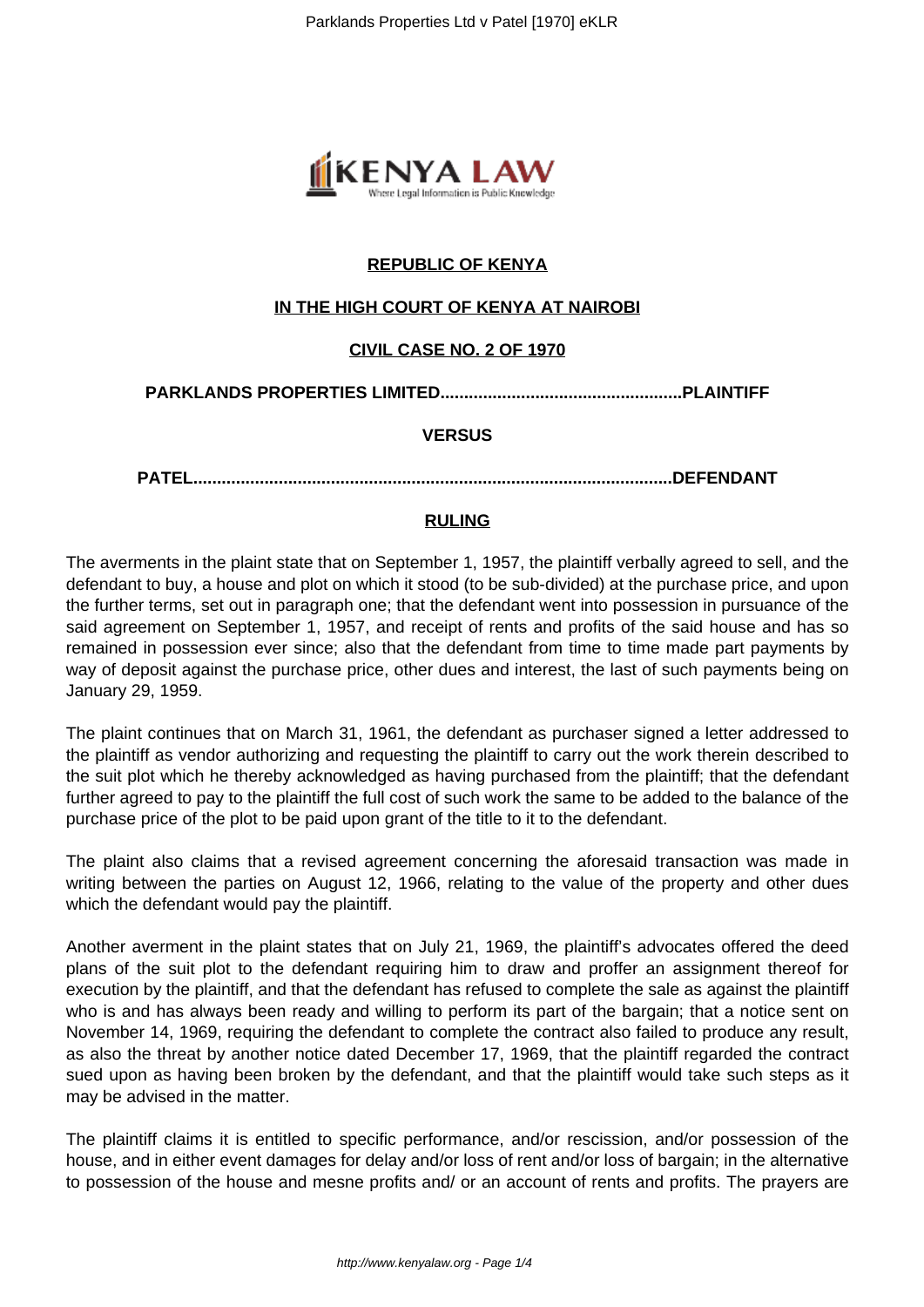framed accordingly.

The defendant filed a written statement of defence denying, save as expressly admitted therein, all allegations in the plaint. He also pleaded the defence of adverse possession in paragraphs 2 and 6 as follows:

"2. With regard to paragraphs 1 and 2 of the said plaint, the other contents whereof in the way of allegations as above are denied, the defendant admits that on the 25th day of August, 1957 he took and is since then continuously until the date of this defence, holding adverse possession of the house in which the defendant has been residing as stated in the plaint, together with the land within its curtilage bounded on one side by Pandya Road and on the other two sides by Salisbury Lane and Radhaswami Road in Nairobi in the Republic of Kenya - such holding being adverse to the plaintiff company."

... ... ...

6. The defendant also categorically denies the allegations contained in paragraphs 11, 12, 13 and 14 of the plaint, or in any of them, and adds that his possession referred to in the said para 14 of the plaint, is adverse as stated in paragraph 2 above."

The plaintiff has moved the court for an order striking out the words in paragraph 2 of the defence beginning with the words "the defendant admits" down to the end of the said paragraph, and in paragraph 6 beginning with the words "and adds that" down to the end of the paragraph on the grounds that the defence fails to comply with the rules of pleading, discloses no reasonable answer and is embarrassing; that it fails to set out material facts, namely, the plaintiff's title was ever expressly repudiated by the defendant, and if so the date and mode of such repudiation, knowledge of the assertion of the adverse claim on the part of the plaintiff, the date and mode in which such claim was brought to the knowledge of the plaintiff, the possession when originally taken being with the leave and licence of the plaintiff (whether as a bare licensee or as a tenant at will), showing that on any specific date on or after August 25, 1957, the possession became "adverse" as distinct from "permissive" or from such date, if any, the possession was continuous and without interruption, the length of such possession, or from when to when it was, or was not consensual in the capacity of a tenant at will or bare licensee.

In order that the defendant may not be deprived of any possible defence, the hearing of the plaintiff's application was adjourned, the defendant being given leave to file an amended defence.

The defendant has filed an amended defence. Paragraph two has been enlarged by the insertion of "Further and Better Particulars" to the effect inter alia that on the August 25, 1957, the plaintiff representing to be the owner through its director one TM Patel, granted to the defendant a month to month tenancy at a rent of Kshs 500 pm payable in advance, of the house on plot No 19 and its outhouses on plot No 20, and of the land of these two plots, which were approved subdivisions of a larger plot; that the defendant relying on such representations became a tenant of the plaintiff and entered into possession of the said two plots and paid the first month's rent of Kshs 500 in cash which later, on the instructions of the said TM Patel, he paid it into the plaintiff's banking account to the knowledge of the plaintiff and the said TM Patel; that the defendant did not pay any further rent thereafter for more than twelve years preceding the date of the filing of the suit.

In regard to the letter dated the March 31, 1961, the defendant has also amended paragraph 3 of the defence by the addition of the following words: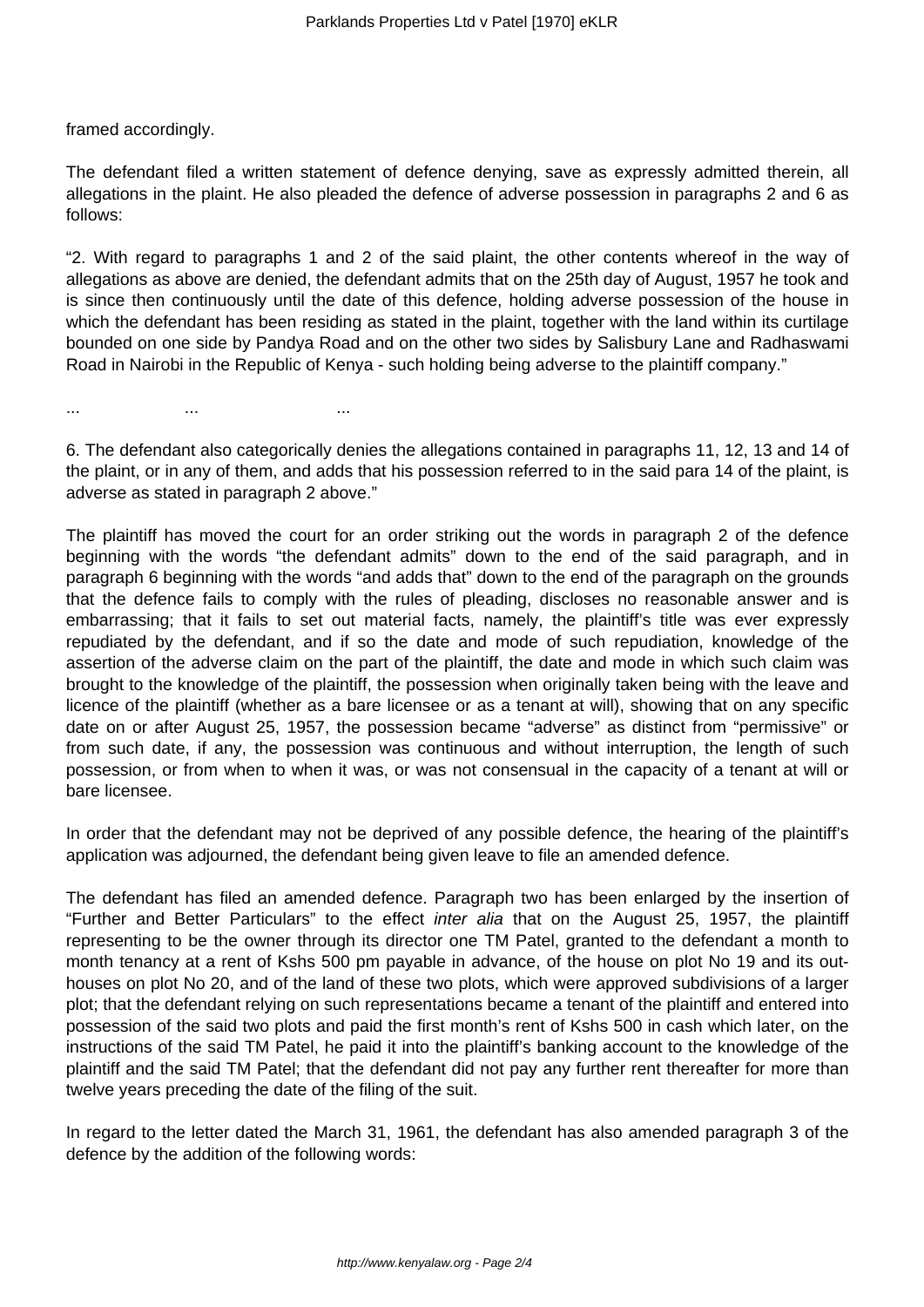"because of a misrepresentation made by the said TM Patel, then orally to the defendant, at Nairobi, to the effect that the aforesaid sub-divided plots 19 and 20 had been re-numbered 31, by relying on which misrepresentation, defendant made the signature."

The plaintiff's learned counsel has submitted that the application to strike out should be allowed as the defence as amended still provides no answer to the plaintiff's claim.

Now the rule is that the court will not strike out a defence which on the face of it appears to provide, as in this case, an answer to the plaintiff's claim, and, when the merit of the defence, in this instance the defence of adverse possession, is a matter of evidence. In addition, the argument on behalf of the plaintiff that adverse possession does not commence because a right of action does not accrue unless, in this case, the tenancy is first determined in accordance with the provisions of Section 106 of the Transfer of Property Act, is in my opinion defeated by the Limitation of Actions Act, (Cap 22) which reads as follows:

12.(2) A tenancy from year to year or other period, without a lease in writing, is taken to be determined at the end of the first year or other period, and accordingly the right of action of the person entitled to the land subject to the tenancy accrues at the date of such determination:

Provided that, where any rent has subsequently been received in respect of the tenancy, the right of action accrues on the date of the last receipt of rent.

It seems to me this particular provision is unrelated to Section 106 of the Transfer of Property Act because, it also seems to me, these two provisions are designed to serve separate purposes. Under Section 106 a tenancy is brought or is sought to be brought to an end by an act of the landlord or tenant: under sub-section (2), Section 12, the tenancy is determined by operation of law in a certain event which the parties cannot prevent upon the event taking place.

Section 13.(1) of the same Act reads as follows: 13.(1) A right of action to recover land does not accrue unless the land is in the possession of some person in whose favour the period of limitation can run (which possession is in this Act referred to as adverse possession), and, where under Sections 9, 10, 11 and 12 of this Act a right of action to recover land accrues on a certain date and no person is in adverse possession on that date, a right of action does not accrue unless and until some person takes adverse possession of the land.

The plaintiff's learned counsel conceded that in this case the land is in the physical possession of the defendant, and that he is a person in the terms of Section 13 in whose favour, the period of limitation could run. The remaining issue requiring a decision therefore is whether the defendant's possession is adverse which I have already stated is a matter for evidence. If the defendant could successfully establish the particulars pleaded by him, the plaintiff's action must fail by virtue of the provisions of Section 7, for at the expiration of the therein prescribed period of limitation the plaintiff's title to the land could be extinguished.

For these reasons I think it would be wrong to accede to the plaintiff's application. I dismiss it.

As regards the costs of the application the original defence was an open invitation for a striking out application. It was filed by an advocate of considerable experience on behalf of the defendant. I think it was deliberately drawn in a non-committal fashion to leave the field free for maneuvering. It was wrong tactics. The further and better particulars now pleaded could easily and should have been included in the defence originally. The plaintiff was justified in making the application; therefore, the costs of the